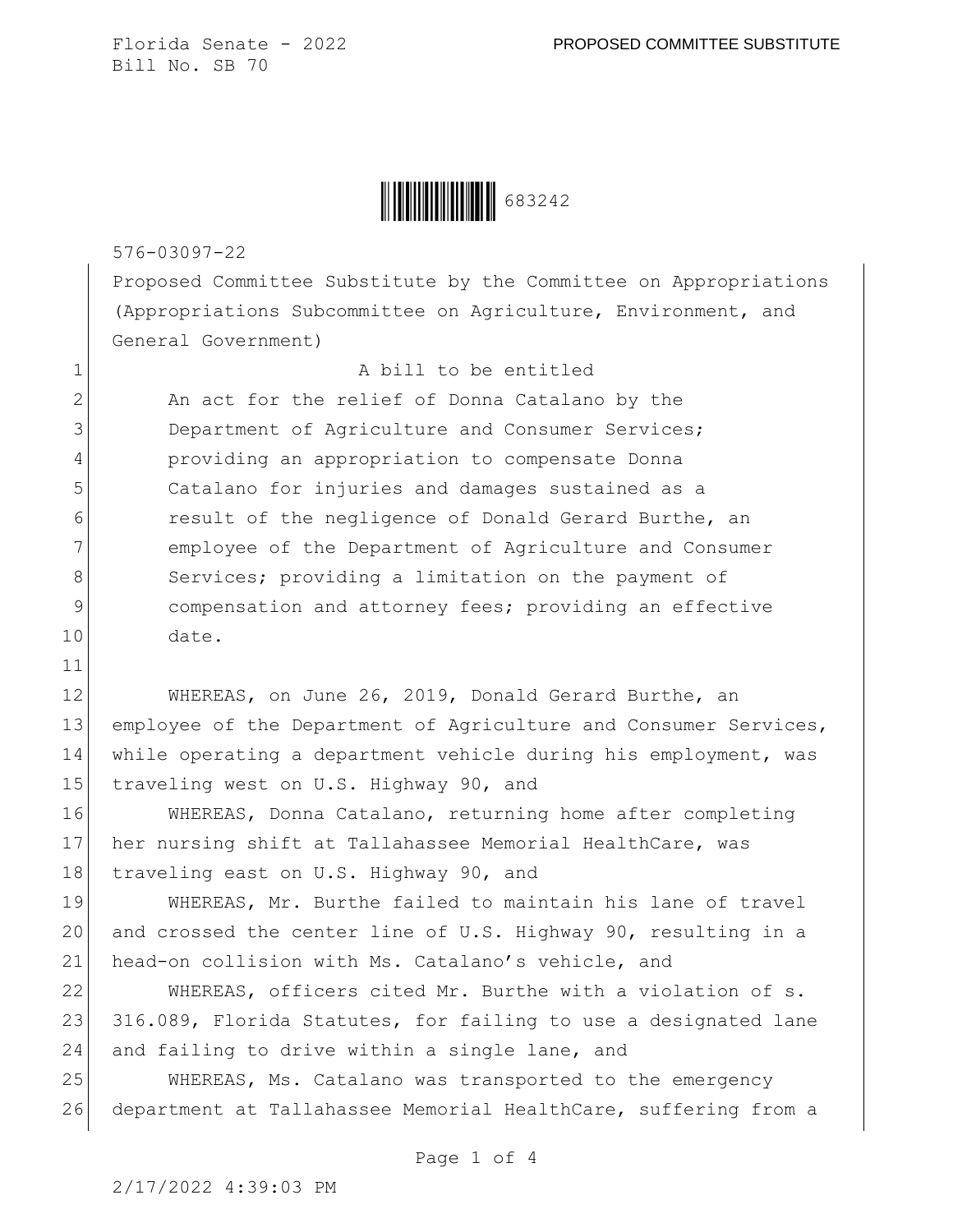

576-03097-22

27 left side rib fracture, left upper arm and forearm open 28 fracture, a non-displaced fracture of the left leg, an open left 29 femur distal fracture, distension of the abdomen, tenderness of 30 the left ribs, and abrasions to the left side of her face, and

31 WHEREAS, during the next three days, Ms. Catalano underwent 32 six surgeries to repair the various injuries suffered as a 33 result of the vehicular accident caused by Mr. Burthe, and

 WHEREAS, on July 5, 2019, Ms. Catalano was transferred to the Tallahassee Memorial HealthCare Rehabilitation Center by ambulance to begin physical therapy for her injuries, staying there for approximately 3 months until she was discharged in 38 September 2019 to continue physical therapy at home, and

39 WHEREAS, Ms. Catalano now suffers from chronic pain; mental 40 anguish, stress, and anxiety; stiff, aching knees that require 41 her to walk with a cane; an inability to straighten or lift her 42 right arm; and incontinence, and

43 WHEREAS, Ms. Catalano can no longer perform traditional 44 nursing duties as a result of these injuries, and

45 WHEREAS, Mr. Burthe, as an employee of the Department of 46 Agriculture and Consumer Services, acting within the scope of 47 his employment, owed a duty to Ms. Catalano to conduct himself 48 in a reasonable manner and exercise reasonable care, but 49 breached that duty by driving carelessly, and

50 WHEREAS, on July 10, 2020, Ms. Catalano filed a lawsuit 51 against the Department of Agriculture and Consumer Services to 52 recover damages as a result of the negligent conduct of the 53 department's employee, Mr. Burthe, and

54 WHEREAS, on July 15, 2021, the Department of Agriculture 55 and Consumer Services and Ms. Catalano reached a settlement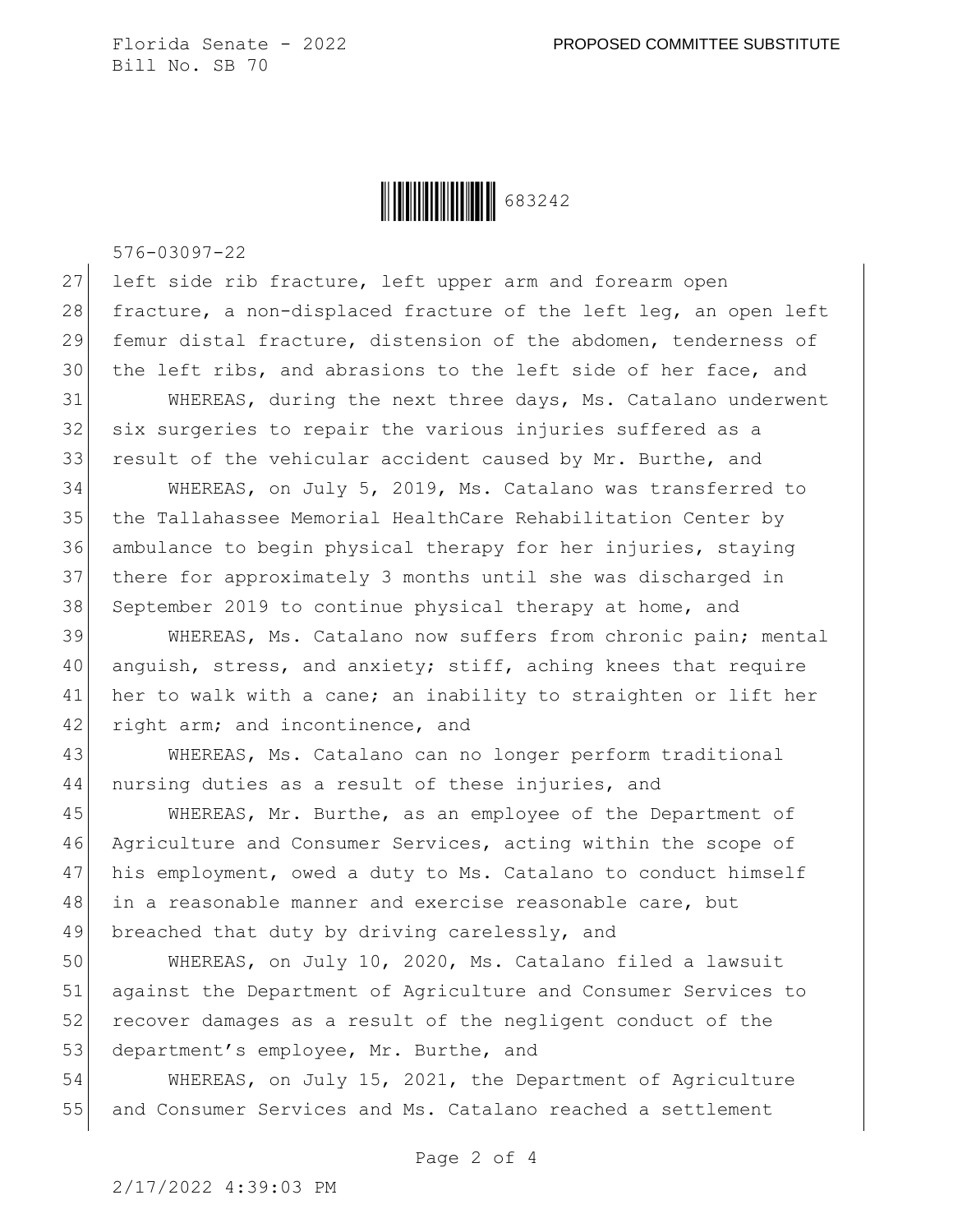Ì683242ÇÎ683242

576-03097-22

| 56 | agreement for \$3,375,000, of which \$200,000 was paid by the    |
|----|------------------------------------------------------------------|
| 57 | Division of Risk Management, and                                 |
| 58 | WHEREAS, the Department of Agriculture and Consumer              |
| 59 | Services supports Ms. Catalano's efforts to seek the remainder   |
| 60 | of the agreed-upon compensation, and                             |
| 61 | WHEREAS, due to the limits of s. 768.28, Florida Statutes,       |
| 62 | at the time of the incident, Ms. Catalano has collected only     |
| 63 | \$200,000 of her settlement agreement with the Department of     |
| 64 | Agriculture and Consumer Services, and the remainder may be      |
| 65 | recovered only through a claim bill approved by the Legislature, |
| 66 | NOW, THEREFORE,                                                  |
| 67 |                                                                  |
| 68 | Be It Enacted by the Legislature of the State of Florida:        |
| 69 |                                                                  |
| 70 | Section 1. The facts stated in the preamble to this act are      |
| 71 | found and declared to be true.                                   |
| 72 | Section 2. The sum of \$3,175,000 is appropriated from the       |
| 73 | General Inspection Trust Fund to the Department of Agriculture   |
| 74 | and Consumer Services for the relief of Donna Catalano for       |
| 75 | injuries and damages sustained.                                  |
| 76 | Section 3. The Chief Financial Officer is directed to draw       |
| 77 | a warrant in favor of Donna Catalano in the sum of \$3,175,000   |
| 78 | upon funds of the Department of Agriculture and Consumer         |
| 79 | Services in the State Treasury and to pay the same out of such   |
| 80 | funds in the State Treasury.                                     |
| 81 | Section 4. The amount paid by the Department of Agriculture      |
| 82 | and Consumer Services pursuant to s. 768.28, Florida Statutes,   |
| 83 | and the amount awarded under this act are intended to provide    |
| 84 | the sole compensation for all present and future claims arising  |

Page 3 of 4